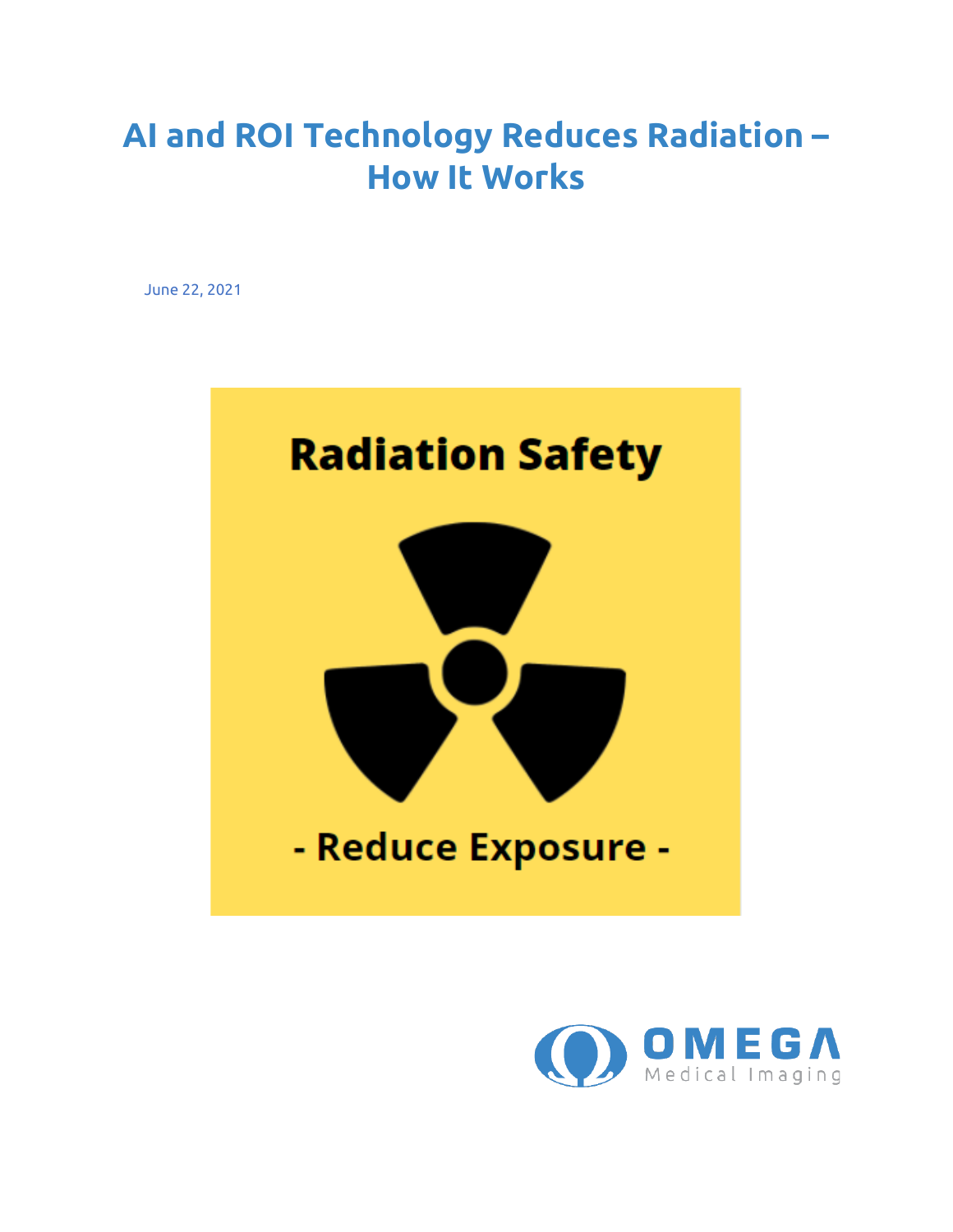### **Editorial** |How It Works

The use of ionizing radiation during interventional procedures has become an indispensable tool in the diagnosis and treatment of several medical conditions. With the increased use of radiation has come an increased risk to the physician, the staff, and the patient. There are different techniques and best practices that can help reduce radiation exposure. There are also technologies that dramatically reduce radiation dose – beyond what is possible with even the best [ALARA](https://www.cdc.gov/nceh/radiation/alara.html) efforts of time, distance, and shielding.

One such advanced technology is secondary collimation. Primary collimation is the narrowing of the x-ray beam to part of the anatomy. The restriction of the beam, often manually controlled, reduces the surface area of the patient that is subjected to radiation and, thus, reduces the risk of scatter radiation to the physician and staff. Collimation has long been strongly recommended to reduce radiation dose while still producing high-quality images. But what about secondary collimation?

Artificial intelligence (AI) can take collimation to the next level. AI is a far-reaching term that, quite frankly, is overused and often tossed around without real meaning. In our last [article,](https://www.omegamedicalimaging.com/artificial-intelligence-in-medical-imaging/) we explained that not all AI is the same. AI has a great place in medical imaging for image analysis. But it can also do a lot more.

AI can establish and control the region of interest (the ROI) during an interventional procedure – allowing the physician to focus more on their work and on their patient. By monitoring the size of the ROI, AI can automatically optimize a dynamic, high-speed secondary collimation that dramatically reduces the radiation exposure in the room. AI does this far faster than what is manageable by human operators and is adaptive to the changing ROIs of interventional procedures. AI and secondary collimation work together to increase the radiation safety to the physician, the staff, AND the patient.

But is all technology the same? Despite the claims of many manufacturers and despite the misperception of many in healthcare, the unfortunate answer is no. Not all technology is the same. Not all technology provides the same radiation protection.

Interventional cases are often done using a full field of view (FOV) that disregards the physician's actual ROI. This exposes the patient to unnecessary radiation and the physician and staff to additional scatter radiation.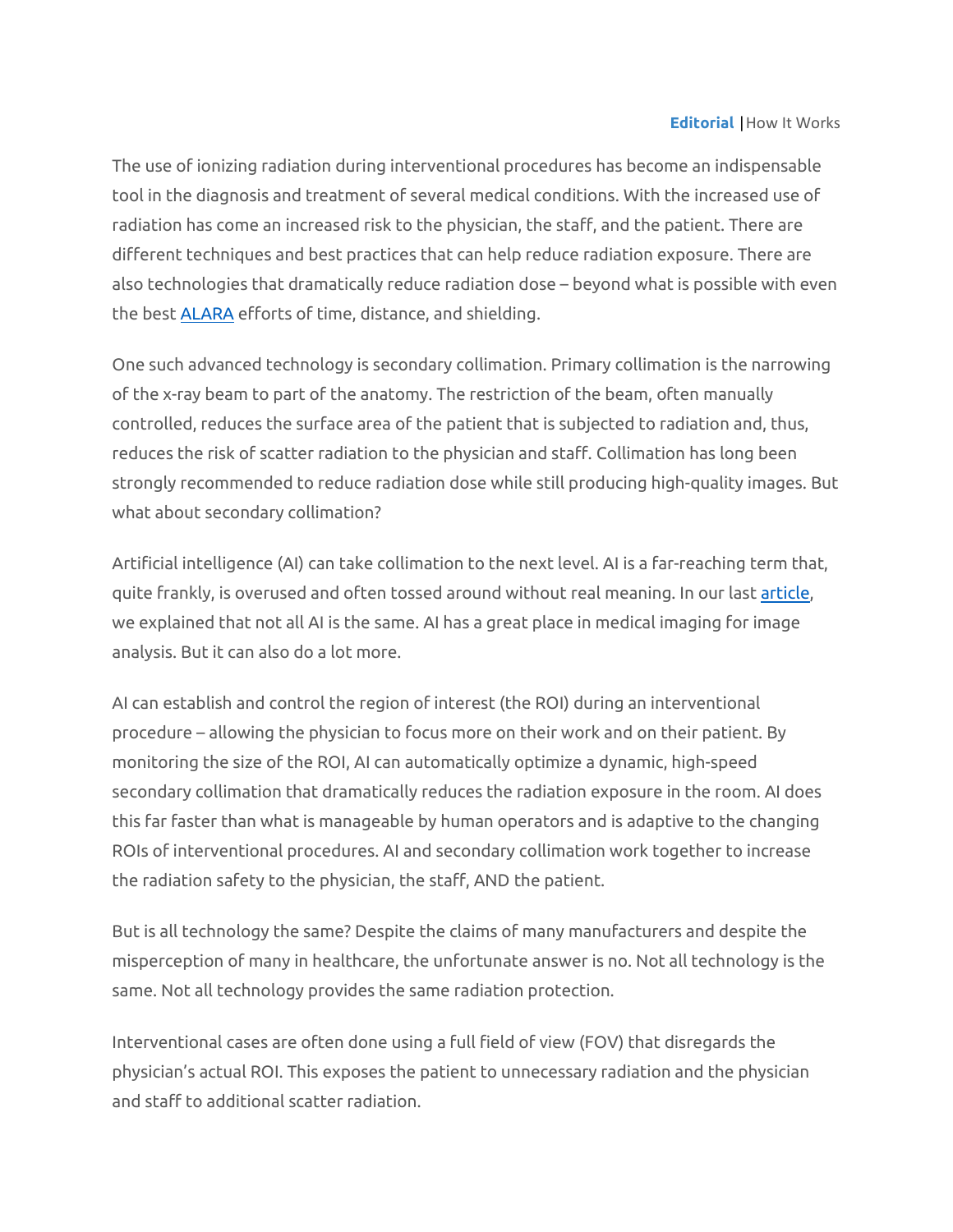#### **Editorial** |How It Works

AI-enabled technology can detect where in the anatomy the interventionalist is focused and automatically collimate to that ROI with the secondary collimator. The area outside the ROI, the FOV, is then refreshed every set number of frames using the primary collimator – saving radiation exposure to the patient and to everyone in the room. Advanced image processing simultaneously and seamlessly integrates the ROI and FOV images into one continuous image.

## But how does it work?

During an interventional case, Omega's unique [AI-enabled technology](https://www.omegamedicalimaging.com/fluoroshield/) immediately and automatically detects the ROI of the interventionalist. This true AI system follows the movement of devices (endoscopes, catheters, etc.) to maintain and adjust the ROI. The process is automatic and hands-free – reducing distractions and input requirements from the physician or staff without disrupting workflow.

The system leverages an ultra-fast secondary collimator that automatically optimizes the shutter location, size, and geometry – the ROI – up to 30 frames a second. The dynamic secondary collimator blocks radiation to the peripheral (FOV) anatomy outside of the ROI – exposing it to a dramatically reduced rate of radiation pulses. Advanced control systems and image processing opens the primary collimator at a set rate to take a full FOV image that is then integrated with the dynamic ROI image. The FOV image provides, in essence, a road map of the peripheral anatomy for the physician while the ROI image provides the exceptional image quality the interventionalist needs.



**Full Field of View** (FOV)



**Region of Interest**  $(ROI)$ 



AI image-guided technology blends the FOV and ROI into one seamless image